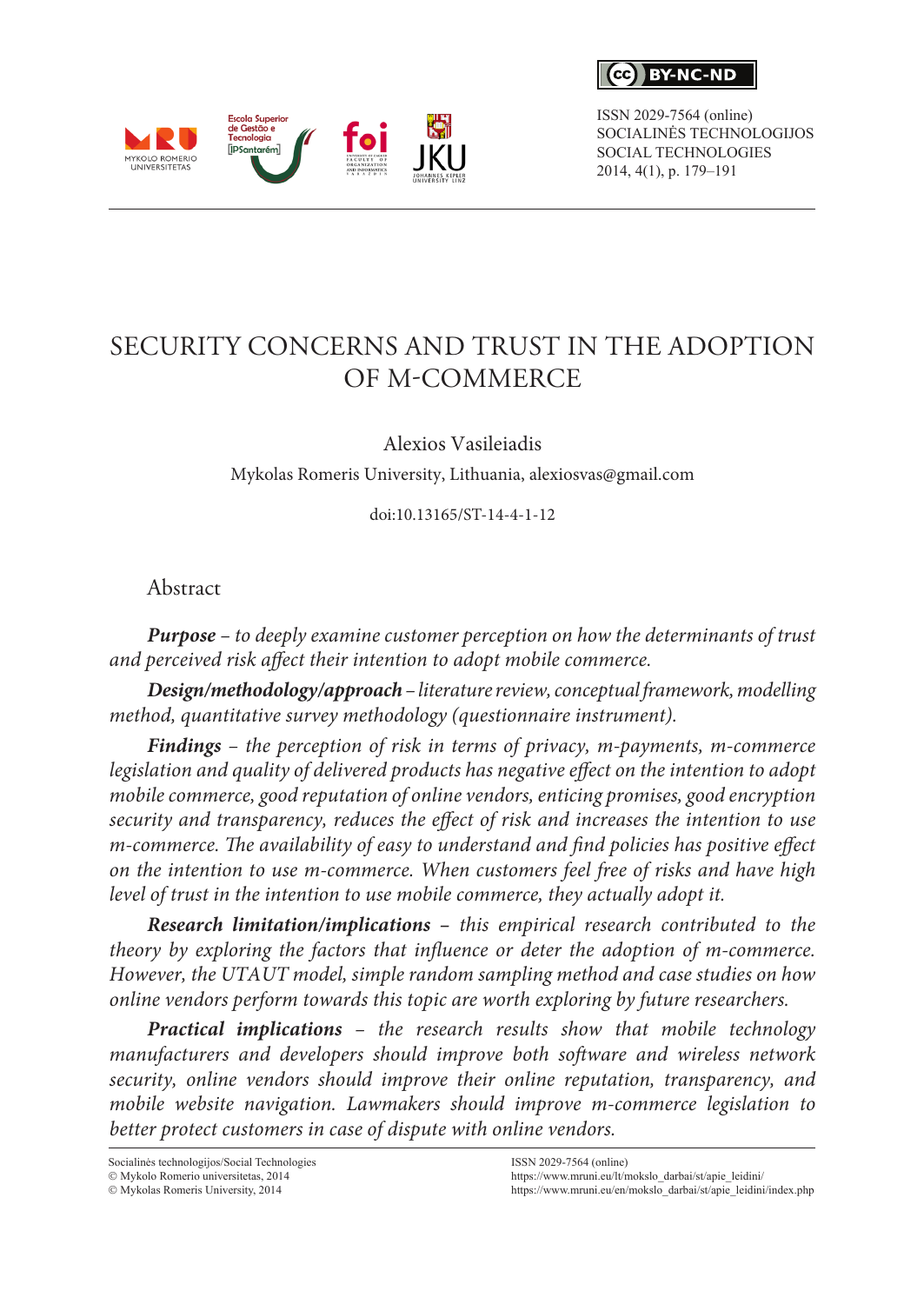*Originality/value – previous researchers have never focused solely and in-depth on the determinants of perceived risk and trust. Moreover, this object had never been examined in the Greek Population.*

*Keywords: mobile commerce adoption, security concerns, trust, perceived risks. Research type: literature review, conceptual paper, research paper.*

## 1. Introduction

Nowadays, new technologies and communication channels emerge constantly and lead to new ways of conducting business. This situation influences businesses to restructure themselves by employing new tools in order to tailor to new markets or business trends. Needless to say that, today, consumers easily embrace all these new technologies and channels than in previous decades. In a nutshell, both businesses and consumers can take a number of advantages, such as having more convenient, faster and safer transactions than they used to have in the past. It is well-known that millions of people use smartphones and tablets to surf the internet for entertainment, information, purchasing of products and the like. For this reason, year in year out, the use of hand-held devices to purchase services or products on the go is constantly increasing. This is a great opportunity for e-businesses to take this situation under serious consideration and provide e-consumers with associated services such as Mobile Commerce not only to meet new consumer needs but also to be more competitive by increasing the offered value, entering new markets and generating more revenues.

This topic is intrigued by lots of authors and works that contributed not only to electronic but also mobile commerce. Nah and Davis (2002) examined e-commerce issues. Siau *et al.* (2003) developed a framework for trust in mobile commerce. Shon and Swatman (1997) investigated security perceptions for mobile payment systems. What is more, Amoroso and Hunsinger (2009) investigated consumer acceptance of online purchasing. Challeppa and Pavlou (2002) investigated consumer trust in e-commerce transactions (trust and risks). Clarke (2001) examined personal location as implications to risk and policy in new technologies. Culnan (1993) explored consumer attitude towards secondary use of information. Additionally, Gururajan (2002) examined new financial transaction security concerns in m-commerce. Joubert and Belle (2013) investigated the role of trust and risk in the adoption of m-commerce. Mahatanankoon *et al.* (2005) conducted a research on exploring consumer perception of mobile applications. Phelps *et al.* (2000) investigated privacy concerns and consumer willingness to provide personal information. Lastly, Swaminatha and Ghosh (2001) examined software security and privacy risks in m-commerce communications.

After reviewing the literature, knowledge on the determinants of trust negatively affecting the perception of risk as well as the determinants of these two individual variables negatively or positively affecting the intention to adopt mobile commerce was still lacking. In order to solve the problem, an empirical study was performed. The author tested the developed hypotheses of a proposed research model based on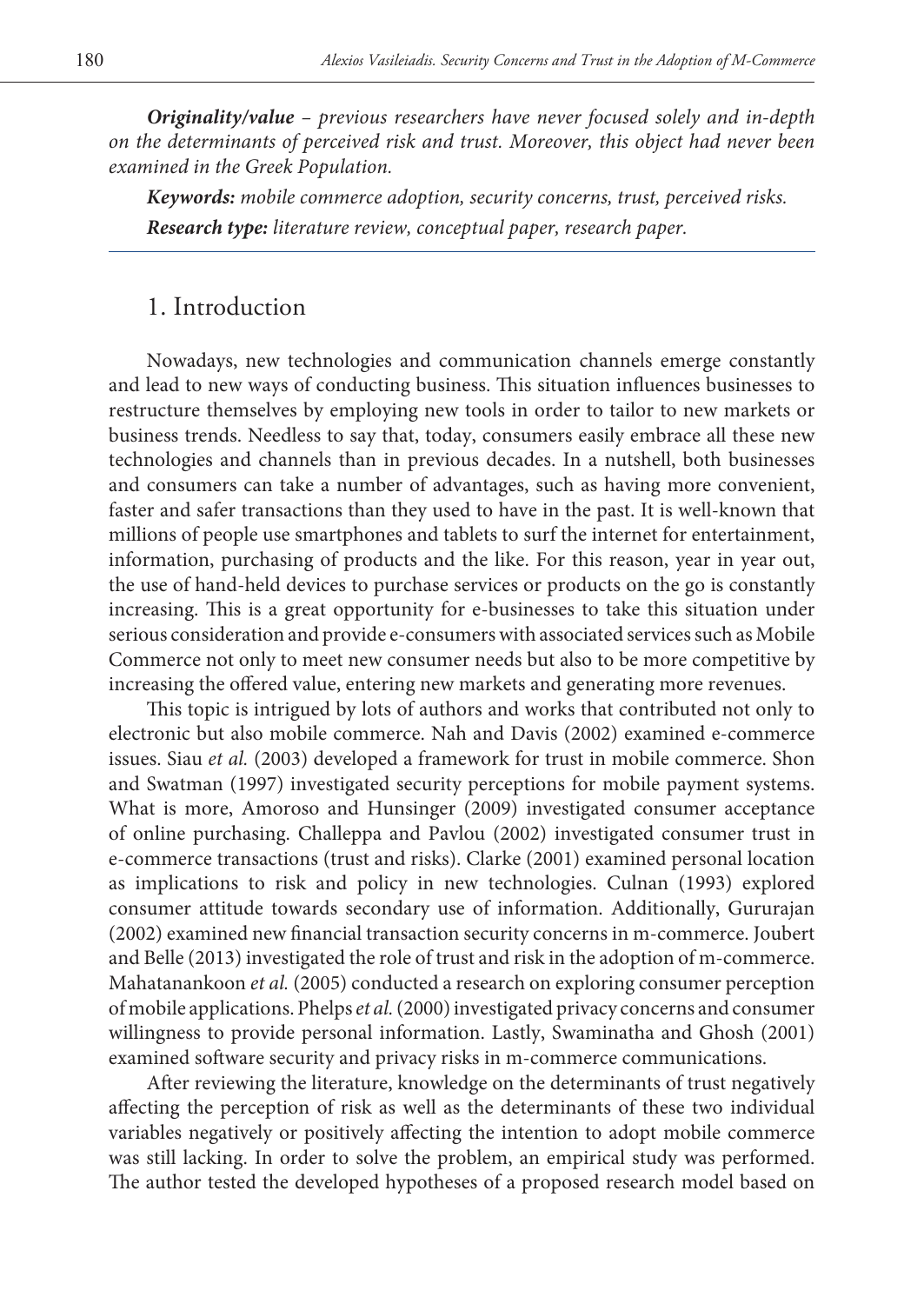TAM. The main objective was to analyse the data in order to confirm that security risks negatively affect the adoption of m-commerce, while trust positively affects the adoption of m-commerce.

This paper is of both theoretical and practical importance. Due to in-depth examination of variables, such as customer perception of risk and trust attitude in the adoption of mobile commerce, the author generated new knowledge which helps not only future researchers to further investigate this context but also e-business to get an insight of how people react in mobile commerce security and trust factors.

Concerns about privacy, m-payments, lack of m-commerce legislation, unanticipated product quality, unsecure networks and software, and the risk of unauthorised transactions drastically affect the online transaction process. Security concerns should be minimised while trust should be increased in order for m-commerce to thrive.

### 2. Theoretical Background

### 2.1. Security Concerns in M-Commerce Adoption

According to Phelps *et al.* (2000) information privacy is an utmost security concern. However, Culnan (1993) found that concern over privacy might not affect consumer attitudes towards the use of secondary information. One of the biggest concerns is the possibility to compile a very detailed picture of someone's movements if they are carrying a wireless device that communicates its location to network operators (Ring and Van de Ven, 1992). Location-tracking of customers by mobile telephony providers via GSM, WLANs and GPS enabled services generates a need for addressing privacy issues in relation to the building of location-based technologies and services (Clarke, 2001). Moreover, not only the mobile device locations are tracked but also user preferences, so there is potential of high-proliferation and personalisation of the available data accordingly (Mahatanankoon *et al.*, 2005). One way of building trust is for the e-businesses to provide users with privacy policy in order to inform them how and what for they are going to use the following elements: data user, data element, purpose of use, conditions and obligations (Steinfield, 2007). However, even though users are aware of the existence of privacy policy, they prefer not to read them because of their complexity and difficulty to understand. Plenty of individuals confuse security with privacy. For this reason, Joseph *et al.* (2012) have suggested that a need for governmental regulation over current privacy issues should be created or improved.

Security issues in electronic payment process have been extensively discussed in the literature. Chari (2001) claims that mobile commerce differs from e-commerce solutions due to differences in their technologies, because they create a number of new security exposures, e.g. mobile devices might be stolen, lost or damaged. It has also been demonstrated that people tend not to use their debit or credit card to proceed with transactions at a merchant with no good reputation (Challeppa, 2002). Hence, Friedman *et al.* (2000) strongly suggest businesses to improve their security and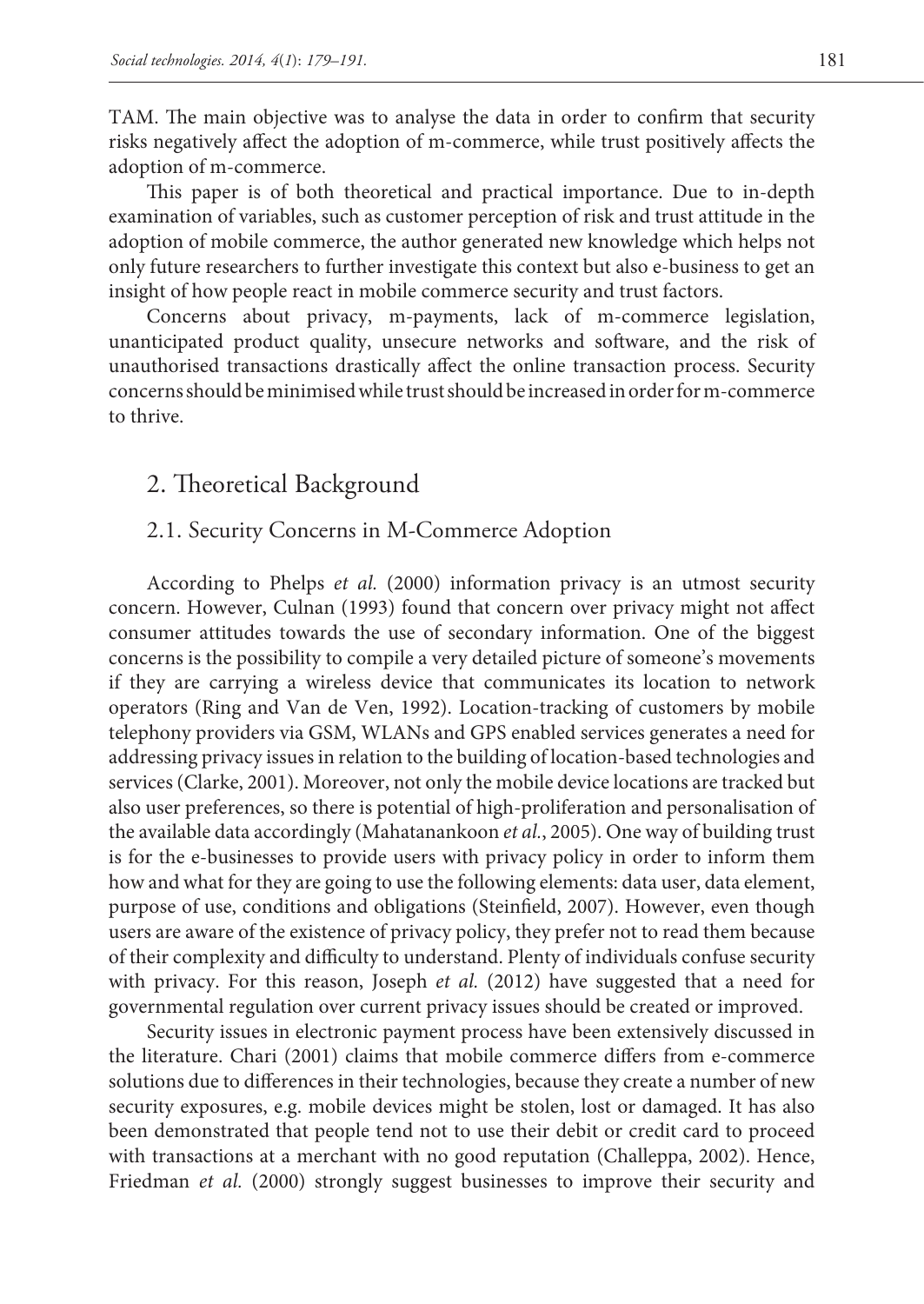privacy issues for successful m-commerce. According to Shon and Swatman (1997), factors affecting the security perception of mobile payment systems adoption are reliability, privacy, anonymity, trustworthiness, regulatory framework and consumer protection. Generally, privacy and financial loss are of paramount importance to customers (Venkatesh and Kumar, 2012). Moreover, reliability of wireless services, such as encryption of wireless transaction data, authentication, wireless coverage area, and wireless communication can provoke security issues (Veijalainen, 2006). Besides the reliability of wireless services, one risk that can affect security in mobile devices is the hidden and unconscious computing, i.e. viruses, malware etc. In other words, device software (applications and platform) can be serious threats for user security and privacy (Swaminatha, 2001).

An emerging issue is the risk involving the intangible element of products and services offered by e-businesses to mobile customers (Gururajan, 2002). Research has shown that intangibility is positively correlated with perceived risk (De Ruyter *et al.*, 2001). As e-customers cannot directly see or touch the offered products or services in the electronic market, they may feel anxiety or uncertainty when conducting online transactions with e-businesses. What is more, online customers may suffer the risk of paying expenses, such as shipping and handling when returning or exchanging a defective product or service.

M-commerce is a rapidly developing area and the law may not be able to adapt to it as quickly as technology does. However, safeguards are already in place for consumers when it comes to online transactions. For example, vendors should be clear on how the new technology works and the implications for the customers. Governmental institutions play a fundamental role in establishing legislation and standards of services and they should constantly adapt it to the market development and new technologies in order to protect mobile consumers (Veijalainen, 2006).

### 2.2. Trust in Adoption of M-Commerce

Trust has played a crucial role in commercial relationships (Nah and Davis, 2002) and is a highly complex and multidimensional phenomenon (Lewis and Weigert, 1985). Trust in adoption of mobile commerce is influenced by a number of factors, such as reliability of wireless services, usability of m-commerce website, usability of mobile devices, information quality, privacy of customer information, security of mobile transaction, trustworthiness of product vendors, quality of product and effect of culture (Siau *et al.*, 2003). Trust is important in situations that are perceived to be risky, and m-commerce as a relatively new field exposes mobile consumers to new vulnerabilities and risks (Joubert and Belle, 2013).

An important element of trust is institution-based trust. It is a person's feeling or belief that the environment in which they transact has appropriate safeguards and protections (Vance *et al.*, 2008). All the principles of information security, such as confidentiality, integrity, availability, identification, authentication, authorisation, accountability, functionality, assurance, privacy and non-repudiation, can significantly affect both trusting beliefs and trusting intentions (Vance et al., 2008). There are a number of studies indicating that institution-based trust can strongly influence trust in online environments (Vance *et al.*, 2008).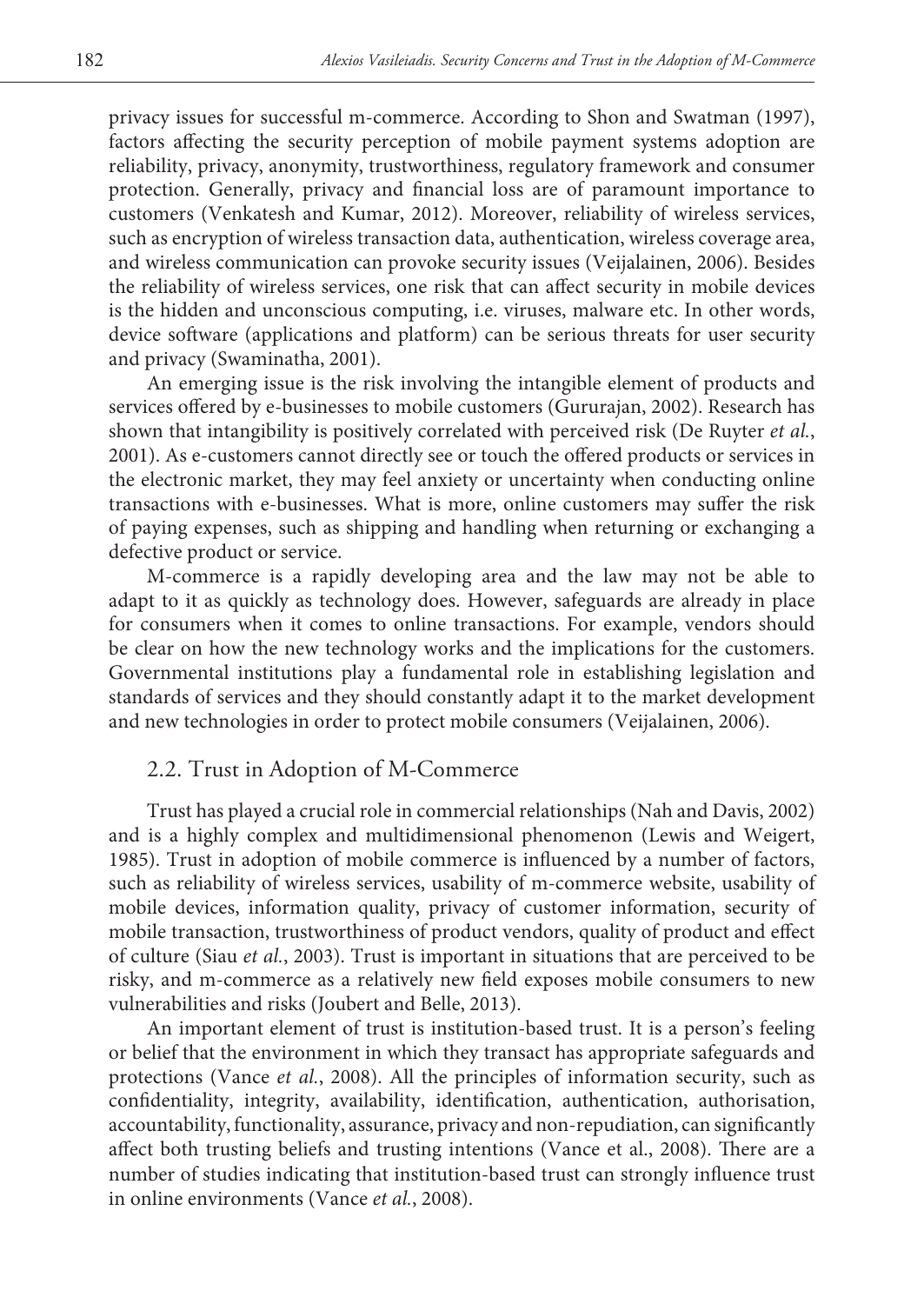System quality attributes are relevant to the concept of trust, because recent research suggests that technical aspects of IT artefacts affect users' willingness to trust. One can argue that security risks are closely related to trust. Trust is, in fact, a tacit component of many website quality studies (Vance *et al.*, 2008).

Wang *et al.* (2006) also found strong support for the relationship between trust and ease of use. The logic for this relationship lies in the absence of better information. The ease of use increases m-commerce engagement as well as the trust effect in this technology.

# 3. Conceptual Framework

After reviewing the literature, the author identified one dependent, one mediating and four independent variables. Table 1 shows an overview of the variables and Figure 1 shows the conceptual framework.



*Table 1.* Variables

*Figure 1.* Conceptual Framework

# 4. Research Design & Methodology

#### 4.1. Hypothesis Development

The original Technology Acceptance Model (TAM) consists of Perceived Ease of Use (PEOU), Perceived Usefulness (PU), Behavioural Intention to Use (BI), and Actual System Use (AU). PEOU has been considered as an important determinant in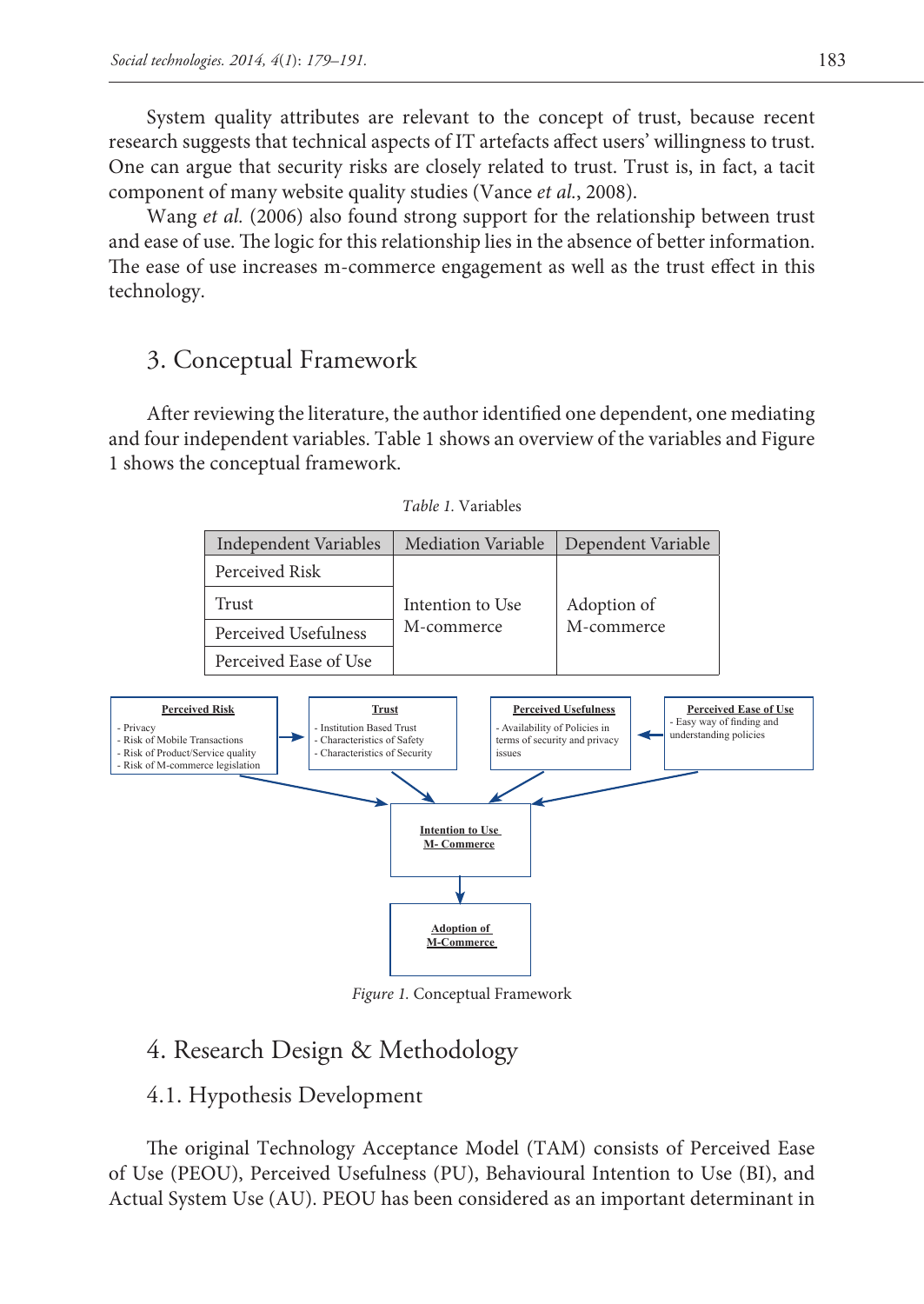the adoption of information technologies, such as m-commerce (Wang *et al.*, 2006). PU is the extent to which someone believes that using an information system will enhance his or her performance (Davis *et al.*, 1989). In this context, PU of getting policies is defined as the extent to which a consumer believes that a mobile device would enhance their effectiveness in getting information about policies. Perceived usefulness has been shown to shape positive attitudes in intention to use an IS (Taylor and Todd, 1995). Moreover, in TAM, an individual's intention to use a system is proposed to be a precursor of actual usage, that is, adoption of m-commerce (Davis *et al.*, 1989). From this standpoint, it is reasonable to hypothesise a significant relationship between perceived ease of use, perceived usefulness, intention to use and adoption of m-commerce.

**H1:** Behavioural Intention to Use M-commerce has a direct positive effect on actual adoption of M-commerce

**H2a:** Perceived Ease of Use has a direct positive effect on Intention to Use M-Commerce

**H2b:** Perceived Ease of Use has a direct positive effect on Perceived Usefulness

**H3:** Perceived Usefulness has a direct positive effect on Intention to Use M-Commerce

According to Amoroso and Hunsinger (2009), trust has been identified as a factor significantly influencing online purchasing*.* Trust is an important element affecting consumer behaviour and determining the success of e-commerce and m-commerce technology adoption (Holsapple and Sasidharan, 2005)*.* Trust is more crucial and complex in an environment such as e-commerce and m-commerce than in general and traditional commerce due to its uncertain environment. By comparing electronic and mobile commerce, one researcher, Lu (2003), indicated that m-commerce is exposed to greater danger of insecurity, so the importance of trust is relatively high in this context*.* What is more, this construct is a salient belief that includes goodwill trust and credibility (Pavlou, 2003)*.* Last, but not least, according to Jarvenpaa *et al.* (2000) trust includes the antecedent of company's reputation*.* Based on these, the following hypothesis is proposed:

**H4a:** Trust has a direct positive effect on Intention to Use M-Commerce

According to Pavlou (2003), trust acts as an antecedent of perceived risk. Additionally, he indicates that trust in e-commerce or m-commerce can reduce a consumer's perception of risk regarding online transactions with a vendor. To further clarify, consumers in the web sphere are worried about risks concerning their personal information and monetary transactions (Luarn and Lin, 2005). Therefore, the following hypothesis is proposed:

**H4b:** Trust has a direct positive effect on Perceived Risk

There are plenty of studies supporting the integration of Perceived risk in TAM. In traditional commerce, perceived risk was related to fraud and inappropriate product quality. Nowadays, perceived risk refers to certain types of financial, product performance, physical, etc. when a client is proceeding with an online transaction. Moreover, since intention to use mobile commerce for transactions involves a certain degree of uncertainty, perceived risk is a direct antecedent of behavioural intention to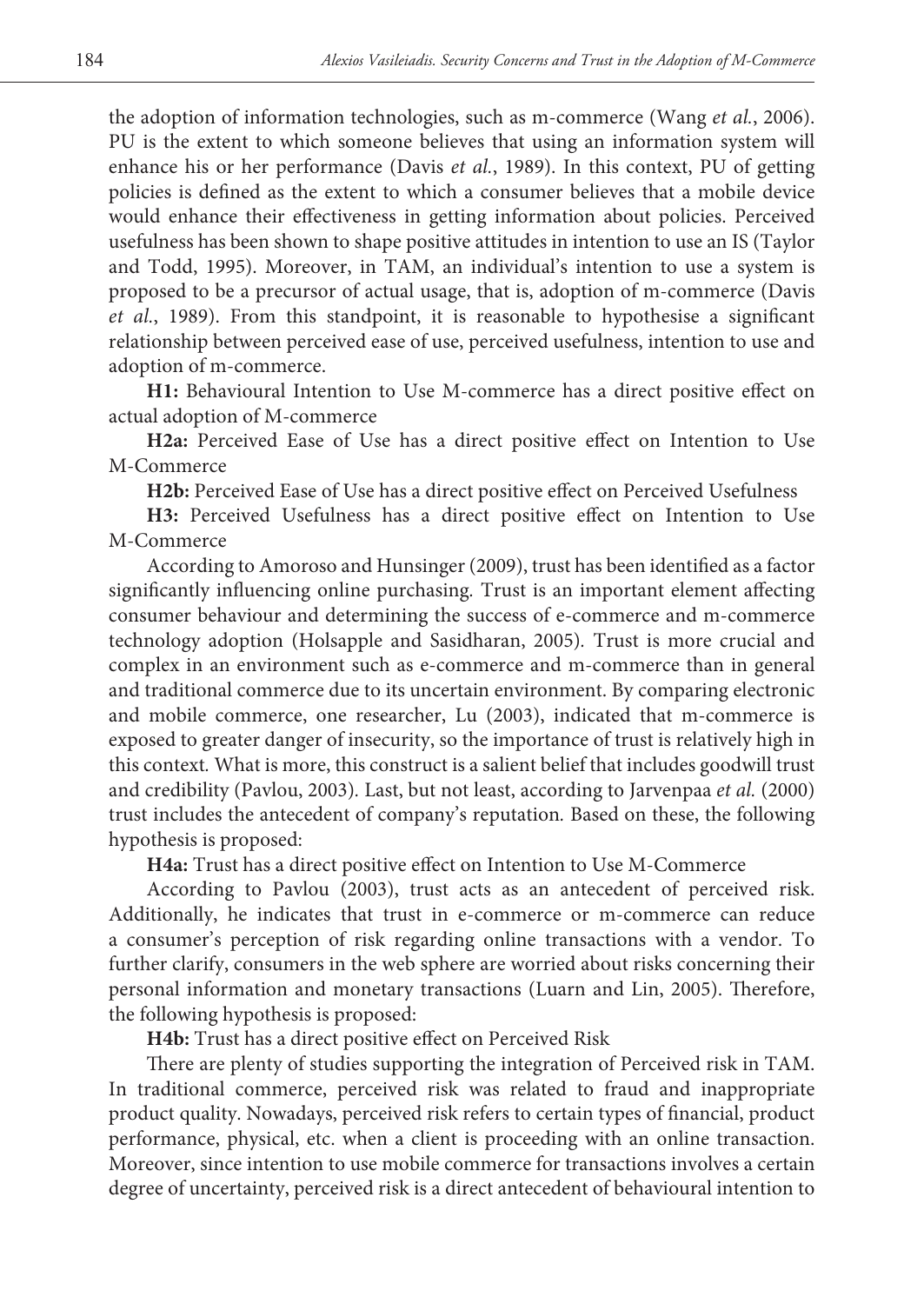use m-commerce. Pavlou (2003) includes perceived risk in TAM constructs*.* Therefore, the following hypothesis is proposed:

**H5:** Perceived Risk has a negative effect on Intention to Use M-Commerce

### 4.2. Research Model

The Technology Acceptance Model was chosen as the base of the research model by including two additional constructs, that is to say, Perceived Risk and Trust. Since TPB examines the constructs of behavioural control and social norm (Ajzen, 1991), and TRA (Fishbein and Ajzen, 1975) and TAM2 (Venkatesh and Davis, 2000) examine the construct of subjective norm, they were rendered inappropriate for this research. Moreover, UTAUT (Venkatesh *et al.*, 2003) was excluded due to the fact that it is a highly complicated model for this context and it examines the construct of social influence. The new proposed model is illustrated in Figure 2 below:



*Figure 2.* Proposed Research Model

### 4.3. Methodology

The quantitative approach was chosen in this paper because the ultimate goal was to examine costumer perception with regard to security concerns and trust in the intention to adopt mobile commerce by testing hypotheses (Ashley and Boyd, 2006). This approach put an effort to explain phenomena by providing results though with numbers (Lundahl and Skärvad, 1992) and finally generalising the results to the population (Bruns and Grove, 1987).

As for the research strategy, descriptive or survey instrument was chosen, because the purpose of this paper was to measure consumer response upon influential factors. It was also aimed at identifying the cause-effect between variables (Bruns and Grove, 1987) from one group of individuals and then generalising the results.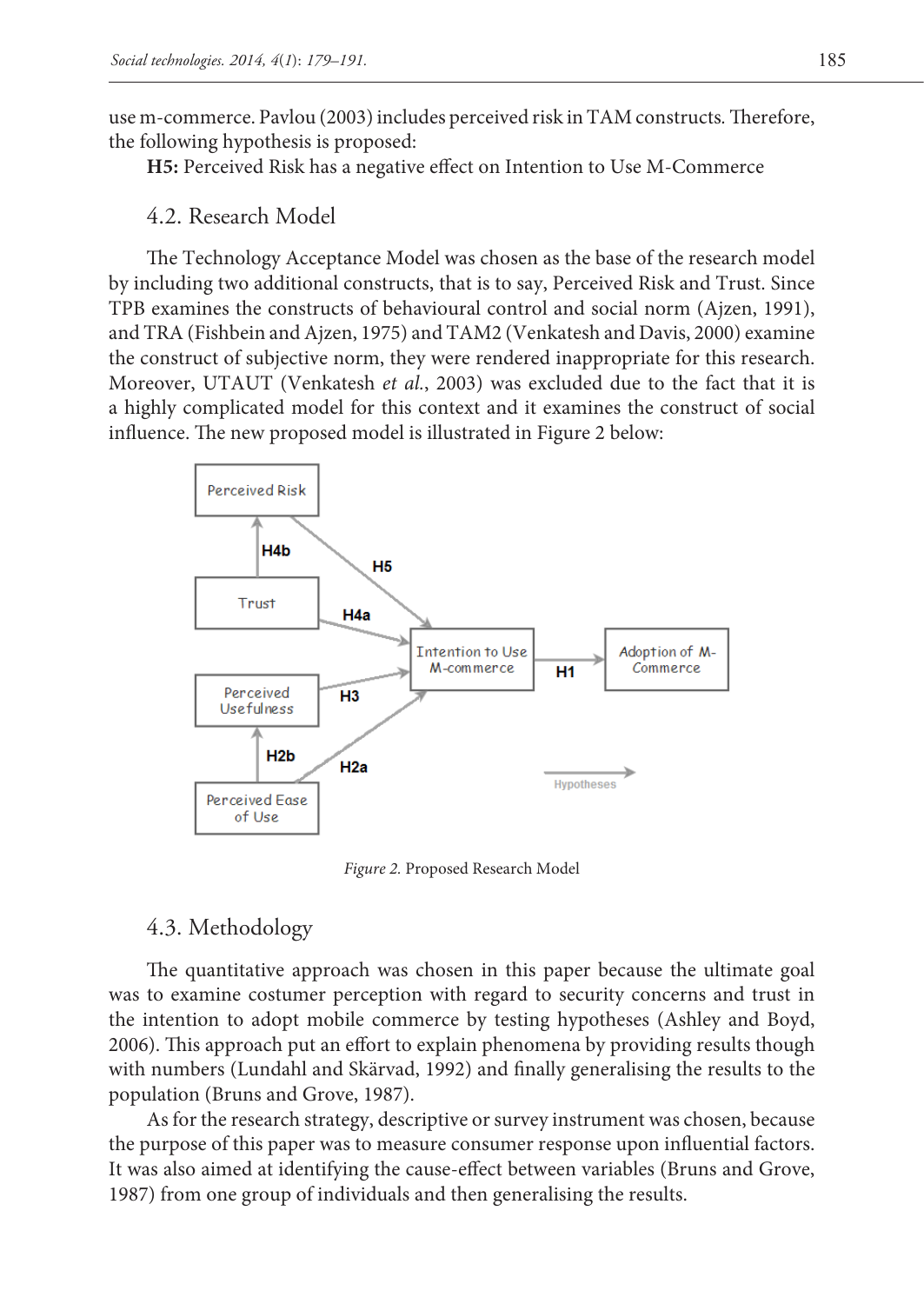When it comes to the data collection method, a questionnaire survey with 19 questions was used to test the cause-effect of variables as well as the proposed research model. The English and Greek version of the questionnaire can be found in Appendix A and B accordingly. Table 2 shows the relation between the created questions, variables and hypotheses.

| Variables              | Hypotheses                         | <b>Question Number</b>              |
|------------------------|------------------------------------|-------------------------------------|
| Perceived Risk         | H5                                 | Q4, Q5, Q6, Q7, Q8, Q9, Q10Q11, Q12 |
| Trust                  | H <sub>4</sub> a, H <sub>4</sub> b | Q13, Q14, Q15, Q16                  |
| Perceived Usefulness   | H <sub>3</sub>                     | O17                                 |
| Perceived Ease of Use  | H <sub>2</sub> a, H <sub>2</sub> b | O <sub>18</sub>                     |
| Adoption of M-commerce | H1                                 | Q19                                 |

*Table 2.* Survey questions, Hypotheses, Variables

After having examined all the modes of survey administration, a face-to-face mode was chosen for a number of reasons. Initially, there should be visual aid, as the questions are associated with very specific terms. The researcher should also be present to clarify the meaning of some questions, as people would find it difficult to understand. The main goal was to achieve high rate of accurate responses.

According to Hellenic Statistical Authority (EL.STAT), in 2011, the Greek population amounted to approximately 10.815.197 people. In addition, the same year, about 26.4% of the Greek population, namely, 2.855.212 individuals were using internet through a handheld device, such as a tablet, smartphone and the like<sup>1</sup>. Moreover, there were 1.889.916 people among the Greek population below 18 years of age who cannot use credit cards. To sum up, the population for this study consisted of 965.296 people.

Cochran's formula was used (Cochran, 1977) to determine the sample size. The confidence level was 95%, the confidence interval was 11% and the population was 965.296 people. The result of this equation was a minimal sample size of 79 respondents in order to have a sample that is strong enough.

Probability sampling is the ideal technique to be used when a researcher aims to generalise the results of the study, while non-probability sampling is not an appropriate group of techniques to achieve this aim (Bhattacherjee, 2012). To delve into details, cluster sampling method was used, because it was not economically affordable to conduct a simple random sampling of the entire population. For this reason, the sample includes three clusters, namely Athens, Thessaloniki and Serres (the cities that makes about half of the total Greek population).

In order to accurately measure theoretical constructs of this study, an operationalisation process was needed. In this study, there were two multidimensional constructs, such as trust and perceived risk, as well as three unidimensional constructs, such as perceived usefulness, perceived ease of use, and adoption of m-commerce.

<sup>1</sup> Έρευνα Χρήσης Τεχνολογιών Πληροφόρησης και Επικοινωνίας από τα νοικοκυριά [interactive] Hellenic Statistical Authority, 2011. [Accessed on 2013-10-10]. <www.statistics.gr/portal/page/portal/ESYE/ BUCKET/A1901/PressReleases/ A1901SFA20\_DT\_AN\_00\_2012\_01\_F\_GR.pdf>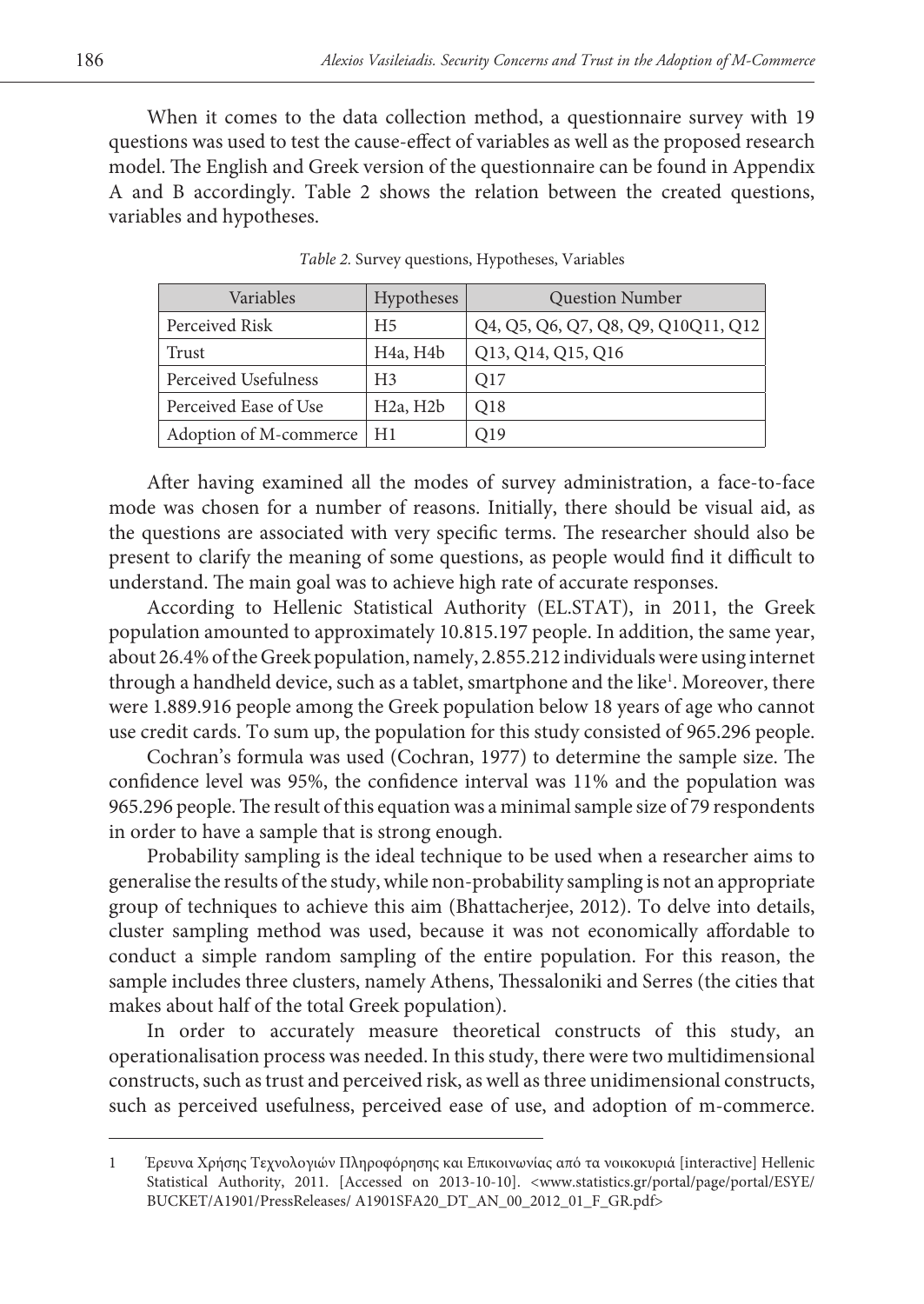In multidimensional constructs, each underlying dimension should be measured separately and afterwards the scores should be combined to create an overall value for a specific multidimensional construct (Bhattacherjee, 2012). The author measured and operationalised the constructs through indicators using Likert Scale attributes (5 scales).

# 5. Results and Findings

This survey was distributed from 7 to 14 October 2013. In total, 169 out of 215 respondents completed the survey by answering the given questionnaire. However, due to the fact that some respondents omitted to answer some questions or double answered some items, 9 questionnaires were excluded. In other words, the total amount of valid responses was 160, that is to say, twice as many as the minimum determined sample size.

In order to accurately measure the constructs, an operationalisation method was used to provide score means from 1 to 5, with 1 totally rejecting the proposed hypothesis and 5 totally accepting the proposed hypothesis. In other words, when the total mean score of each construct is above 2.5 it validates the stated hypothesis, while below 2.5 it rejects the stated hypothesis.

| Hypothesis                         | Construct              | Score<br>Mean | Standard<br>Deviation | Univariate<br>Analysis |
|------------------------------------|------------------------|---------------|-----------------------|------------------------|
| H1                                 | Adoption of M-commerce | 4.269         | 0.963                 | Accepted               |
| H <sub>2</sub> a, H <sub>2</sub> b | Perceived Ease of Use  | 4.200         | 0.937                 | Accepted               |
| H <sub>3</sub>                     | Perceived Usefulness   | 4.327         | 0.838                 | Accepted               |
| H <sub>4a</sub> , H <sub>4b</sub>  | Trust                  | 4.108         | 0.971                 | Accepted               |
| H <sub>5</sub>                     | Perceived Risk         | 3.440         | 1.152                 | Accepted               |

*Table 3.* Univariate Analysis Results

As we can see in Table 3, the total Score Mean for the perceived risk construct is 3.440 and is defined as the respondents having neutral toward negative intention to use mobile commerce when risk factors exist. Moreover, the total Score Mean for the trust construct is 4.108. This score indicates that respondents have positive intention to use mobile commerce when the described trust factors are associated with risks. What is more, the result of perceived usefulness construct, that is 4.327, show us that it has a direct positive effect on intention to use m-commerce. The score mean of perceived ease of use was 4.200, meaning it has a positive effect on perceived usefulness. Last, the mean score of H1, that is, 4.269 shows that behavioural intention to use m-commerce has a direct positive effect on actual adoption of m-commerce. Below there is a summary of the accepted hypotheses.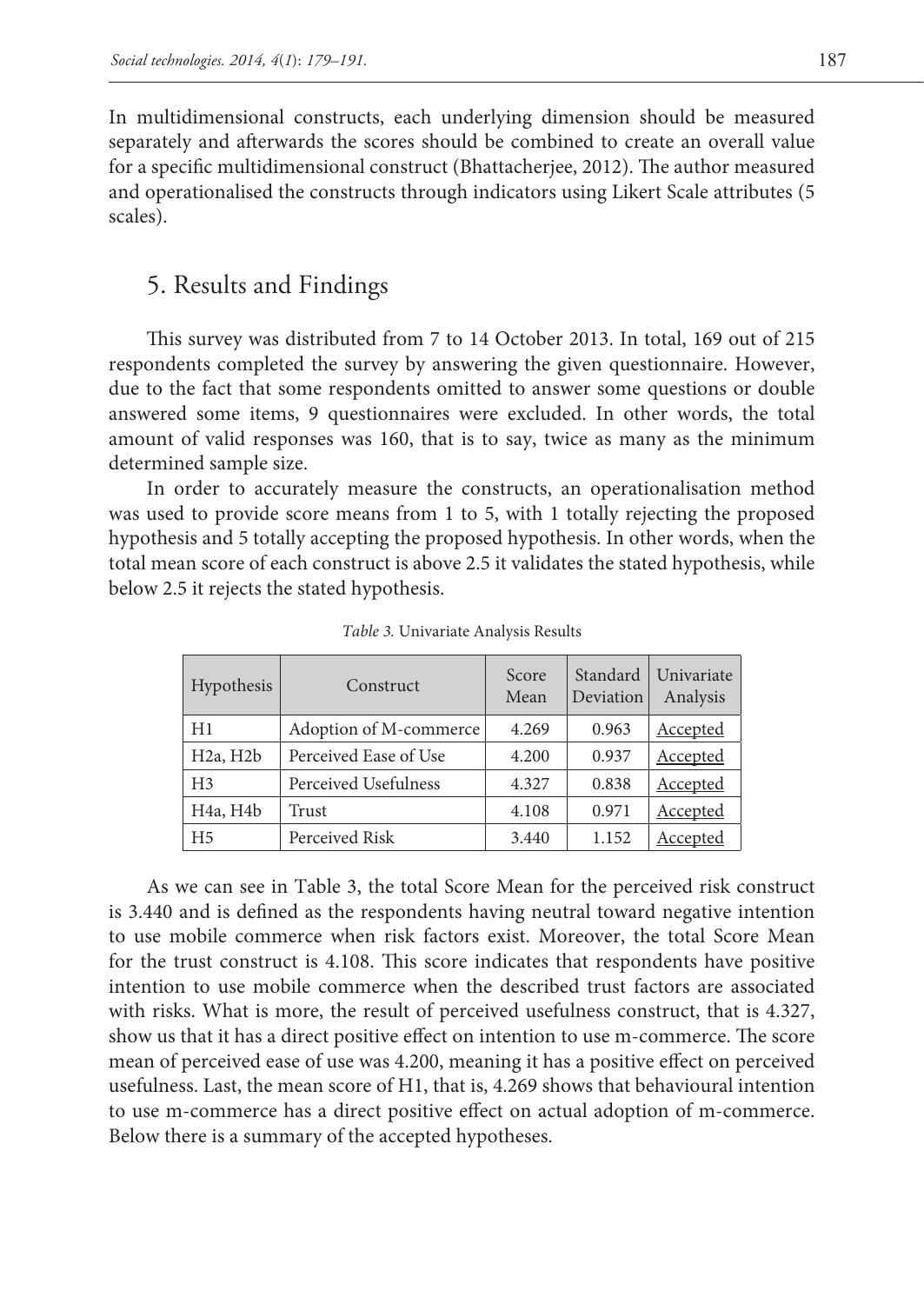| No.              | <b>Hypothesis Definition</b>                                                                    | Univariate<br>Analysis |
|------------------|-------------------------------------------------------------------------------------------------|------------------------|
| H1               | Behavioural Intention to Use M-commerce has a direct effect on actual<br>adoption of M-commerce | Accepted               |
| H2b              | Perceived Ease of Use has a direct positive effect on Perceived Usefulness                      | Accepted               |
| H2a              | Perceived Ease of Use has a direct positive effect on Intention to Use<br>M-Commerce            | Accepted               |
| H <sub>3</sub>   | Perceived Usefulness has a direct positive effect on Intention to Use<br>M-Commerce             | Accepted               |
| H4a              | Trust has a direct positive effect on Intention to Use M-Commerce                               | Accepted               |
| H <sub>4</sub> b | Trust has a direct positive effect on Perceived Risk                                            | Accepted               |
| H <sub>5</sub>   | Perceived Risk has a negative effect on Intention to Use M-Commerce                             | Accepted               |

*Table 4.* Hypotheses & Definitions

# 6. Conclusions

The results have showed that the perception of risk in terms of privacy, m-payments, legislation and product quality deters customers from using mobile commerce. As for privacy, customers are disappointed when their current location and internet habits are revealed to online vendors and the latter are using the above data to better market the offered products or services. Moreover, customers have negative intention to use m-commerce to proceed with mobile payments as they feel the risk of unauthorised transaction in the case the device is lost or stolen, the wireless network, operating system and mobile application is unsecured. What is more, the perception of risk about the quality of the delivered product might not be as it was anticipated as well as the fear of not being protected by mobile commerce legislation has a negative effect on the intention to use m-commerce.

Contrarily, it was shown that the determinant of trust reduces the perception of risk in the intention to use m-commerce, namely, when an online vendor has good reputation, offers good encryption security, transparency on how the data are going to be used, enticing promises, guarantees and contracts in case of dispute, customers place trust on the vendor and have strong intention to use m-commerce.

Moreover, the analysis indicates that perceived usefulness of getting policies in terms of fraud protection, privacy and return of a delivered product has a direct positive effect on the intention of customers to use m-commerce.

In addition, customers prefer to find easy and comprehendible existent fraud protection, privacy and return policies in order to have intention to use m-commerce. The last conclusion of this research is the fact that when customers feel free of risks and have high level of trust in the intention to use mobile commerce, they actually are able to adopt it.

There are plenty of recommendations that should be adopted by mobile technology manufacturers, software developers, online vendors and lawmakers. First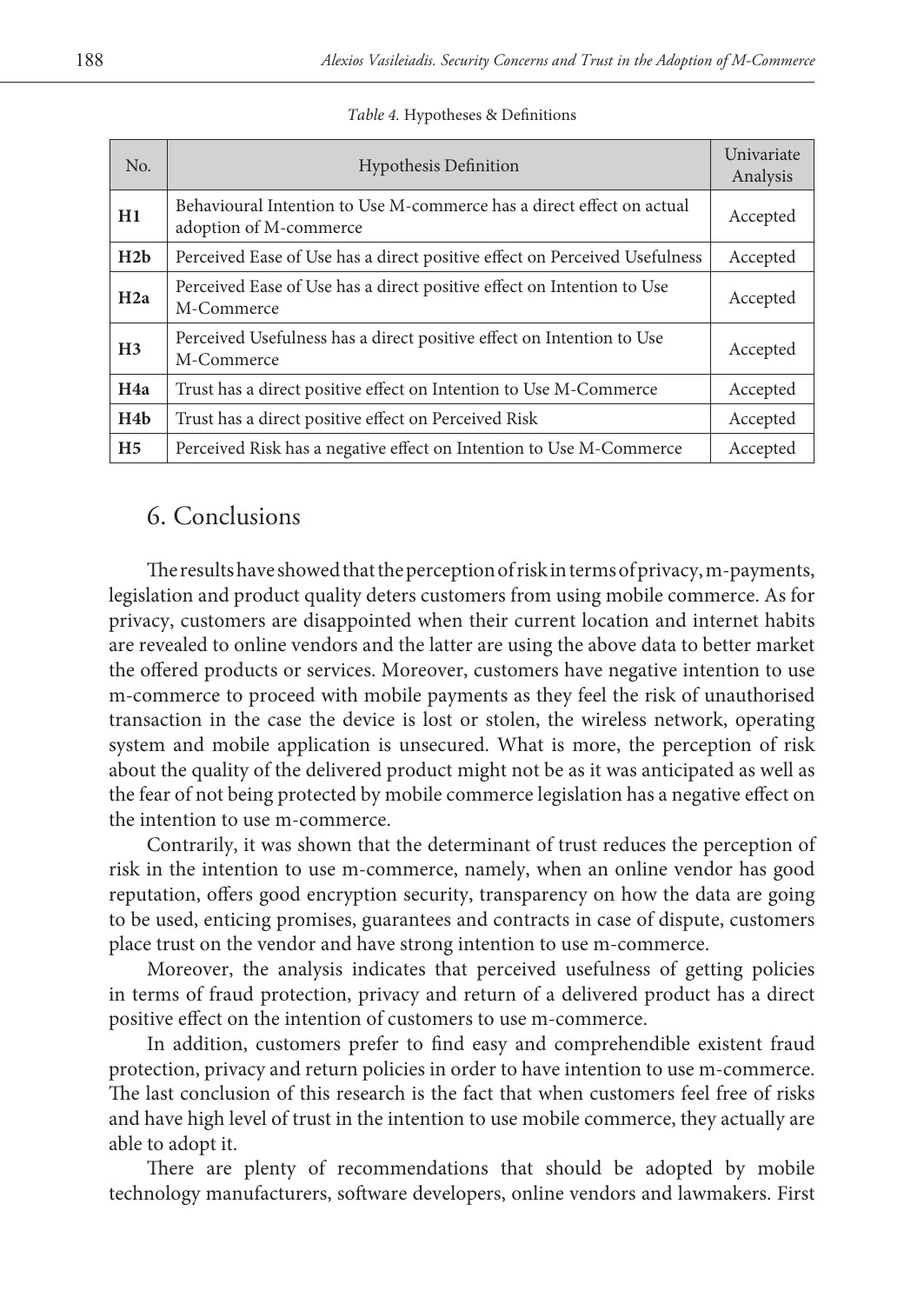and foremost, there is a need for more secure software and wireless networks. As for online vendors, they should focus on improving not only their online reputation, but also their m-commerce websites or applications in terms of trust. In addition, online merchants should include all the necessary policies with regards to privacy, return and fraud protection policies that are not only easy to find in m-commerce website and application but also easy to understand. Lawmakers should also focus on improving m-commerce legislation to better protect customers in case of dispute with online vendors.

The conclusions proved the novelty of this paper as there was no in-depth discussion on how specific determinants can affect the actual adoption of m-commerce. However, the effects of subjective norm, performance, effort expectance, social influence, experience, gender, age and voluntariness of use for the adoption of m-commerce in terms of perceived risk and trust should be further examined. Future researchers can further investigate this topic by adjusting determinants in UTAUT model. Moreover, due to the fact that cluster sampling technique was used, the results are not 100% generalisable to the Greek population. In order to achieve this, simple random sampling method of the entire population is necessary. The last limitation was to examine how online vendors are performing towards that topic to meet customer needs through case studies.

### References

#### *Books and articles:*

- Ajzen, I. 1991. The Theory of Planned Behaviour. *Organizational Behaviour and human decision processes, 50:* 179-211.
- Amoroso, D.L.; Hunsinger, D.S. 2009. Understanding consumers' acceptance of online purchasing. *Journal of Information Technology Management*, 10(1): 15-41.
- Ashley, P.; Boyd, P. 2006 Quantitative and Qualitative Approaches to Research in Environmental Management. *Australasian Journal of environmental management*, 13(2): 70-78.
- Benbasat, I. *et al*. 2005. Trust and adoption of online recommendation agents. *Journal of the AIS*, 6(3): 75-101.
- Bhattacherjee, A. 2012. *Social Science Research: Principles, Methods, and Practices.* Florida: Global Text Project.
- Bruns, N.; Grove, S.K. 1987. *The practice of research, conduct, critique, and utilization*. Saunders.
- Challeppa, R.K.; Pavlou, P. 2002. Perceived Information Security, Financial Liability, and Consumer Trust in Electronic Commerce Transactions. *Journal of Logistics Information Management*, 15(5/6): 358-368.
- Chari, S. *et al*. 2001. Security Issues in M-Commerce: A Usage-Based Taxonomy*. Proceeding E-Commerce Agents, Marketplace Solutions, Security Issues, and Supply and Demand.* Berlin:Heidelberg p. 264-282.
- Clarke, R. 2001. Person location and person tracking - Technologies, risks and policy implications. *Information technology and People*, 14(2): 206-231.
- Cochran, W. G. 1977. *Sampling Techniques.* Canada: John Wiley & Sons.
- Culnan, M.J. 1993. How Did They Get My Name? An Exploratory Investigation of Consumer Attitudes toward Secondary Information Use. *MIS Quarterly*, 17(3): 341-363.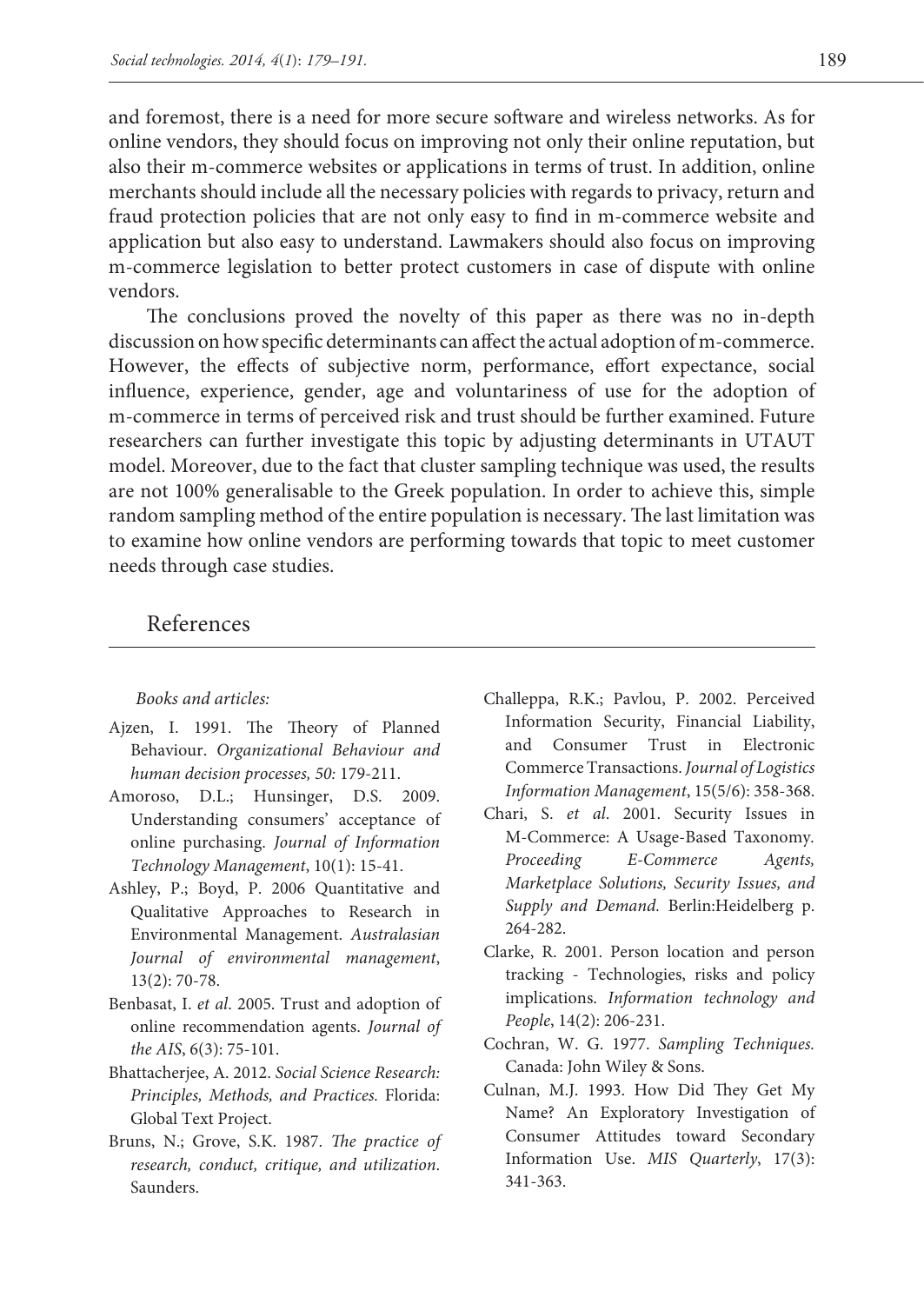- Davis, F. *et al.* 1989. User acceptance of computer technology: A comparison of two theoretical models. *Management Science*, 35(8): 982-1003.
- De Ruyter, K. *et al*. 2001. Customer Adoption of E-service: An Experimental Study. *International Journal of Service Industry Management,* 12(2): 184-207.
- Fishbein, M.; Ajzen, 1975. *Belief, attitude, intention, and behaviour: An Introduction to Theory and Research*, Massachusetts: Addison-Wesley Pub.
- Friedman, B. *et al*. 2000. Trust Online. *Communications of the ACM*, 43(12): 34-40.
- Gururajan, R. 2002. New Financial Transaction Security Concerns in Mobile Commerce. *Information* & *Security: An International Journal,* 8(1): 71-86.
- Holsapple, C.W.; Sasidharan, S. 2005. The dynamics of trust in online B2C e-commerce: a research model and agenda. *Information Systems and E-business Management*, 3(4): 377-403.
- Jarvenpaa, S.L. *et al.* 2000. Consumer trust in an Internet store. *Information Technology Management*, 1(1-2): 45–71.
- Joubert, J.; Belle, J.-P. 2013. The Role of Trust and Risk in Mobile Commerce Adoption within South Africa. *International Journal of Business, Humanities and Technology,*  3(2): 27-38.
- Lewis, J.; Weigert, A.; 1985. Trust as a social reality. *Social Forces,* 63(4): 967-985.
- Liu, Y. *et al*. 2006. *Enabling Technologies for Wireless E-Business*. Berlin: Springer Berlin Heidelberg.
- Lu, J. *et al*, 2003 Technology acceptance model for wireless internet*. Internet Research: Electronics Networking Applications and Policy*, 13(3): 206-222.
- Luarn, P.; Lin, H.H. 2005. Toward an understanding of the behavioral intention to use mobile banking. *Computer in Human Behaviour,* 21(6): 873-891.
- Lundahl, U.; Skärvad, P.H. 1992. *Utredningsmetodik för samhällsvetare och ekonomer*, 2 edtition. Sweden: Studentlitteratur.
- Mahatanankoon, P. *et al.* 2005. Consumerbased m-commerce: exploring consumer perception of mobile applications. *Computer Standards* & *Interfaces,* 27(4): 347-357.
- Nah, F.; Davis F. 2002. HCI Research Issues in Electronic Commerce. *Journal of Electronic Commerce Research,* 3(1): 98-113.
- Pavlou, P.A. 2003. Consumer acceptance of electronic commerce: integrating trust and risk with the technology acceptance model*. International Journal of Electronic Commerce,* 3(1): 101-134
- Phelps, J. *et al*. 2000. Privacy Concerns and Consumer Willingness to Provide Personal Information. *Journal of Public Policy and Marketing*, 19(1):27-41
- Shon, T.H.; Swatman, P.M.C. 1997. Effectiveness criteria for internet payment systems. *Proceedings of "PAWEC'97", the 1st Pacific Asia Workshop on Electronic*, 7: 1-18.
- Siau, K. *et al. 2003.* Development of a Framework for Trust in Mobile Commerce. *Proceedings of the Second Annual Workshop on HCI Research in MIS.* Washington: Seatle, p. 85-89.
- Steinfield, C. 2004. The development of location based services in mobile commerce. Heidelberg: springer publishing company.
- Swaminatha, T.M.; Ghosh, A.K. 2001. Software security and privacy risks in mobile e-commerce. *Communications of the ACM*, 44(2): 51-57.
- Taylor, S.; Todd, P. 1995. Understanding Information Technology Usage: A Test of Competing Models. *Information System Research*, 6(2): 144-176.
- Vance, A. *et al.* 2008. Examining Trust in Information Technology Artifacts: The Effects of System Quality and Culture. *Journal of Management Information Systems*, 24(4): 73-100.
- Veijalainen, J. 2006. Mobile Commerce Regulatory Frameworks under Digital Convergence, *Proceedings of Helsinki Mobility Roundtable*, 6(55): 1-12.
- Venkatesh, J.; Kumar, S.D. 2012. Evaluation of mobile payment system and its service providers. *International Journal of Multidisciplinary Research*, 2(4): 118-123.